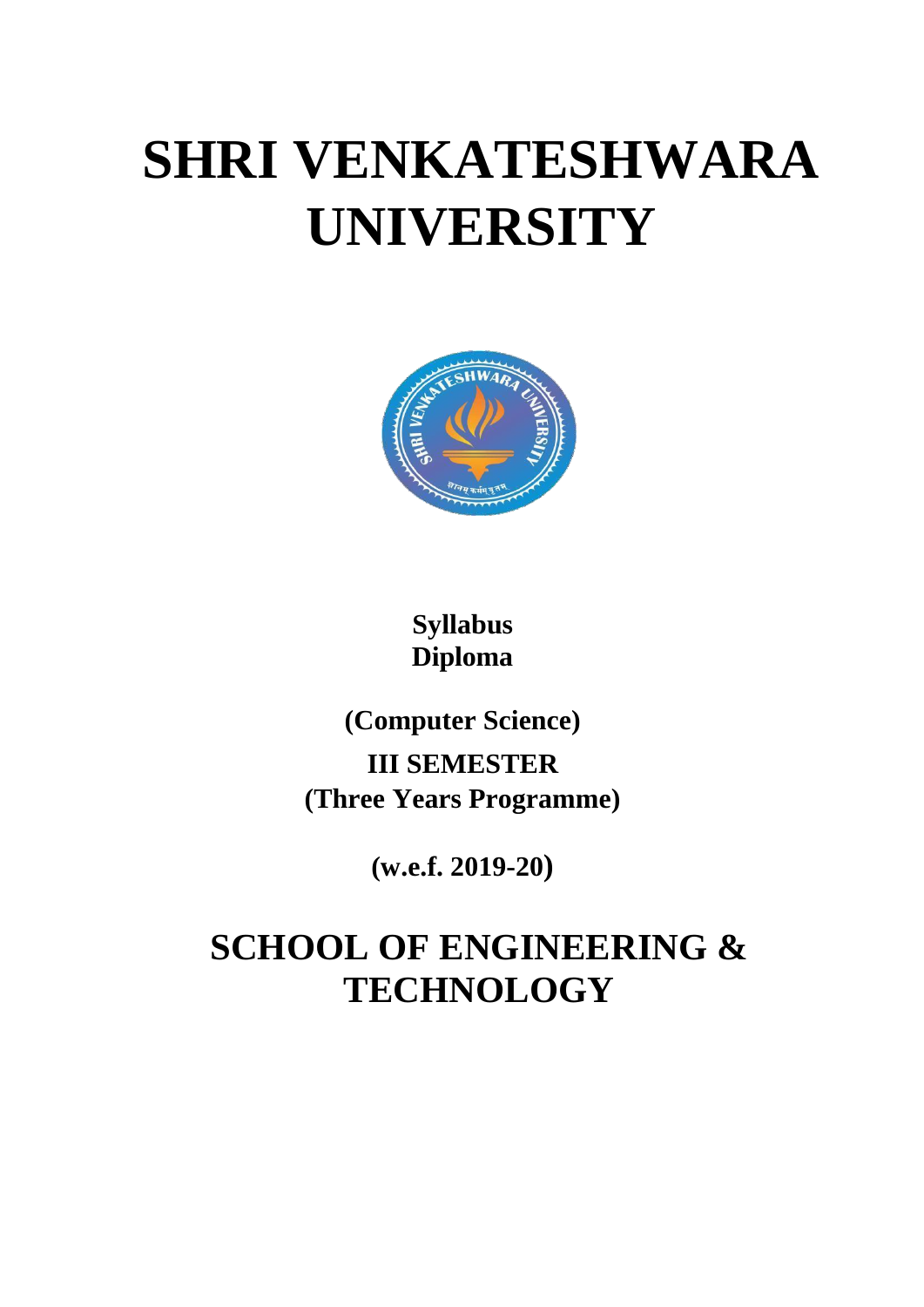### SEMESTER- III

| <b>Computer Science</b><br><b>III SEMESTE</b> |                                    |                        |                |                |                 |     |              |     |                          |     |                        |                                   |
|-----------------------------------------------|------------------------------------|------------------------|----------------|----------------|-----------------|-----|--------------|-----|--------------------------|-----|------------------------|-----------------------------------|
|                                               | <b>Subject</b>                     |                        |                |                |                 |     |              |     |                          |     |                        |                                   |
| Subject<br><b>Codes</b>                       |                                    | $\mathbf{L}$           | $\mathbf T$    | $\mathbf P$    | C T             | T A | <b>Total</b> | P S | TE                       | P E | <b>Total</b>           | <b>Credit</b>                     |
| <b>PCS - 301</b>                              | Computer<br>Programming            | $\overline{2}$         | $\Omega$       | $\overline{0}$ | 20              | 10  | 30           |     | 70                       |     | 100                    | $\overline{2}$                    |
| <b>PCS-302</b>                                | <b>Scripting Languages</b>         | $\overline{2}$         | $\overline{0}$ | $\overline{0}$ | 20              | 10  | 30           |     | 70                       |     | 100                    | $\overline{2}$                    |
| <b>PCS-303</b>                                | Data Structures                    | $\overline{2}$         | $\Omega$       | $\Omega$       | 20              | 10  | 30           |     | 70                       |     | 100                    | $\overline{2}$                    |
| <b>PCS - 304</b>                              | Computer<br>System<br>Organisation | 3                      | $\mathbf{1}$   | $\mathbf{0}$   | $\overline{20}$ | 10  | 30           |     | 70                       |     | 100                    | $\overline{4}$                    |
| <b>PCS-305</b>                                | Algorithms                         | 3                      | $\mathbf{1}$   | $\bf{0}$       | 20              | 10  | 30           |     | 70                       |     | 100                    | $\overline{\mathbf{4}}$           |
| <b>PCS -311</b>                               | Computer                           | $\theta$               | $\mathbf{0}$   | $\overline{4}$ |                 |     |              | 10  |                          | 15  | 25                     | $\overline{2}$                    |
| <b>PCS -312</b>                               | <b>Scripting Languages</b>         | $\overline{0}$         | $\overline{0}$ | $\overline{4}$ |                 |     |              | 10  |                          | 15  | 25                     | $\overline{2}$                    |
| <b>PCS -313</b>                               | Data Structures Lab                | $\Omega$               | $\overline{0}$ | $\overline{2}$ |                 |     |              | 10  |                          | 15  | 25                     | $\mathbf{1}$                      |
| <b>PCS -314</b>                               | Summer Internship-1                | $\overline{0}$         | $\overline{0}$ | $\overline{4}$ |                 |     |              | 50  |                          |     | $\overline{50}$<br>625 | $\overline{2}$<br>$\overline{21}$ |
|                                               |                                    | Programming Lab<br>Lab |                |                | <b>Periods</b>  |     |              |     | <b>Evaluation Scheme</b> |     | <b>End Semester</b>    |                                   |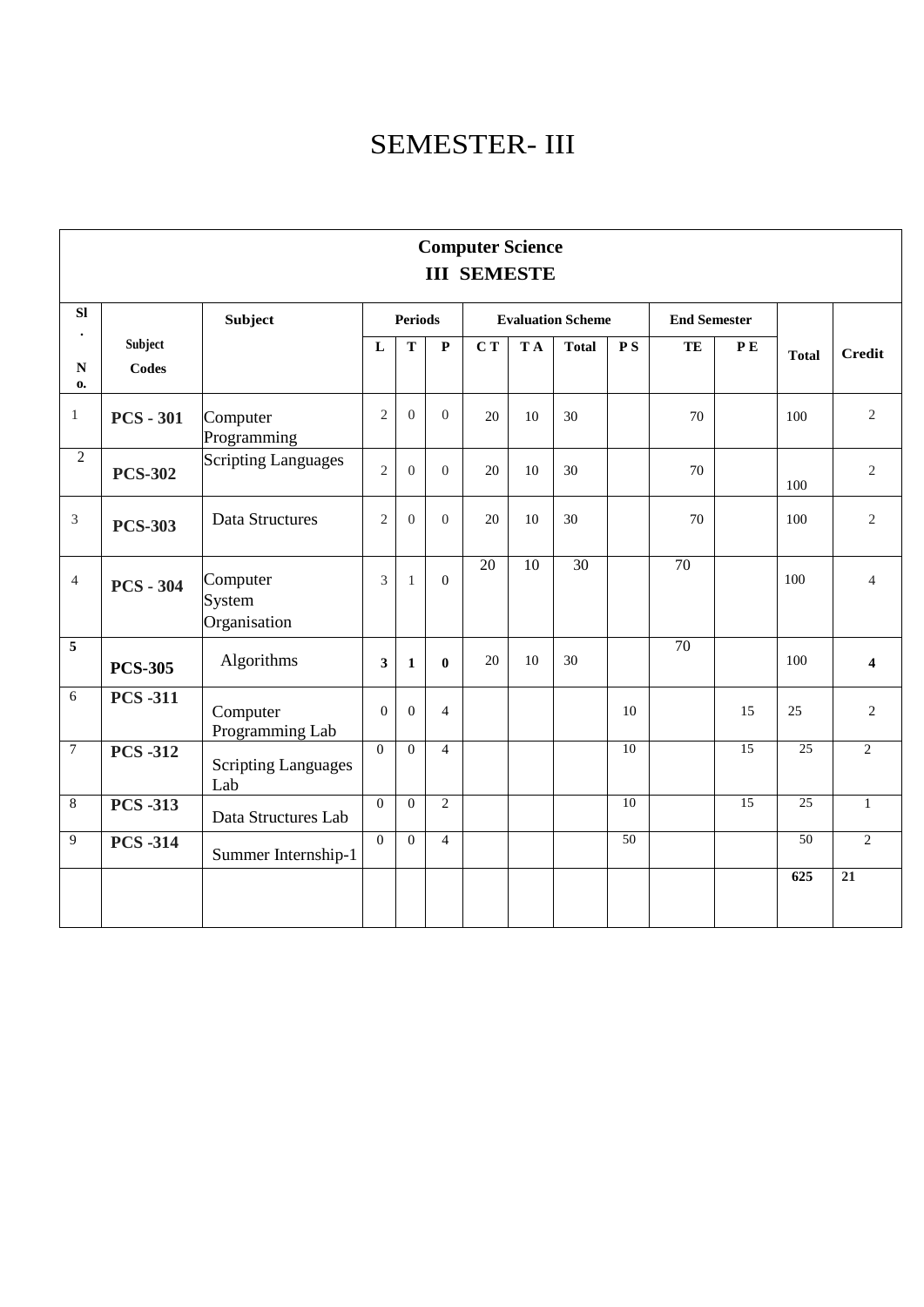| Course Code       | <b>PCS-305</b>         |
|-------------------|------------------------|
| Course Title      | <b>Algorithms</b>      |
| Number of Credits | 4 $(L: 3, T: 1, P: 0)$ |

The objective of this course is to prepare the student with the algorithmic foundations of computing. A sound grasp of algorithms is essential for any computer science engineer. Almost all programming involves algorithms at some level.

#### Course Content:

#### **UNIT 1: Fundamentals**

Programming Models. Data Abstraction. Sets, Multisets, Stacks, Queues. Asymptotic and worst-case analysis of algorithms.

#### **UNIT 2: Sorting**

The sorting problem. Bubble sort, Selection sort, Insertion sort, Mergesort, Quicksort.

#### **UNIT 3: Searching**

Symbol Tables, Binary Search Trees, Balanced Search Trees. Hash Tables.

#### **UNIT 4: Graphs**

Definition of a directed and undirected graph. Paths, Cycles, spanning trees. Directed Acyclic Graphs. Topological Sorting. Minimum Spanning Tree algorithms. Shortest Path algorithms: Dijkstra's algo- rithm. Flow-based algorithms.

#### **UNIT 5: Strings**

String Sort. Tries. Substring Search. Regular Expressions. Elementary Data compression. **Reference Books:**

- 1. Algorithms, Sedgewick and Wayne, Pearson
- 2. Introduction to Algorithms, Cormen, Leiserson, Rivest and Stein. MIT Press
- 3. Introduction to Theory of Computation, Sipser Michael, Cengage Learnng.
- 4. Design & Analysis of Algorithms, Gajendra Sharma, Khanna Publishing House

#### **Course outcomes:**

The student should be able to design basic algorithms for sorting and searching. The student should be able to understand the basic notions of time and space complexity of algorithms. The student should be able to implement sorting, searching, tree and graph algorithms in a modern computer programming language.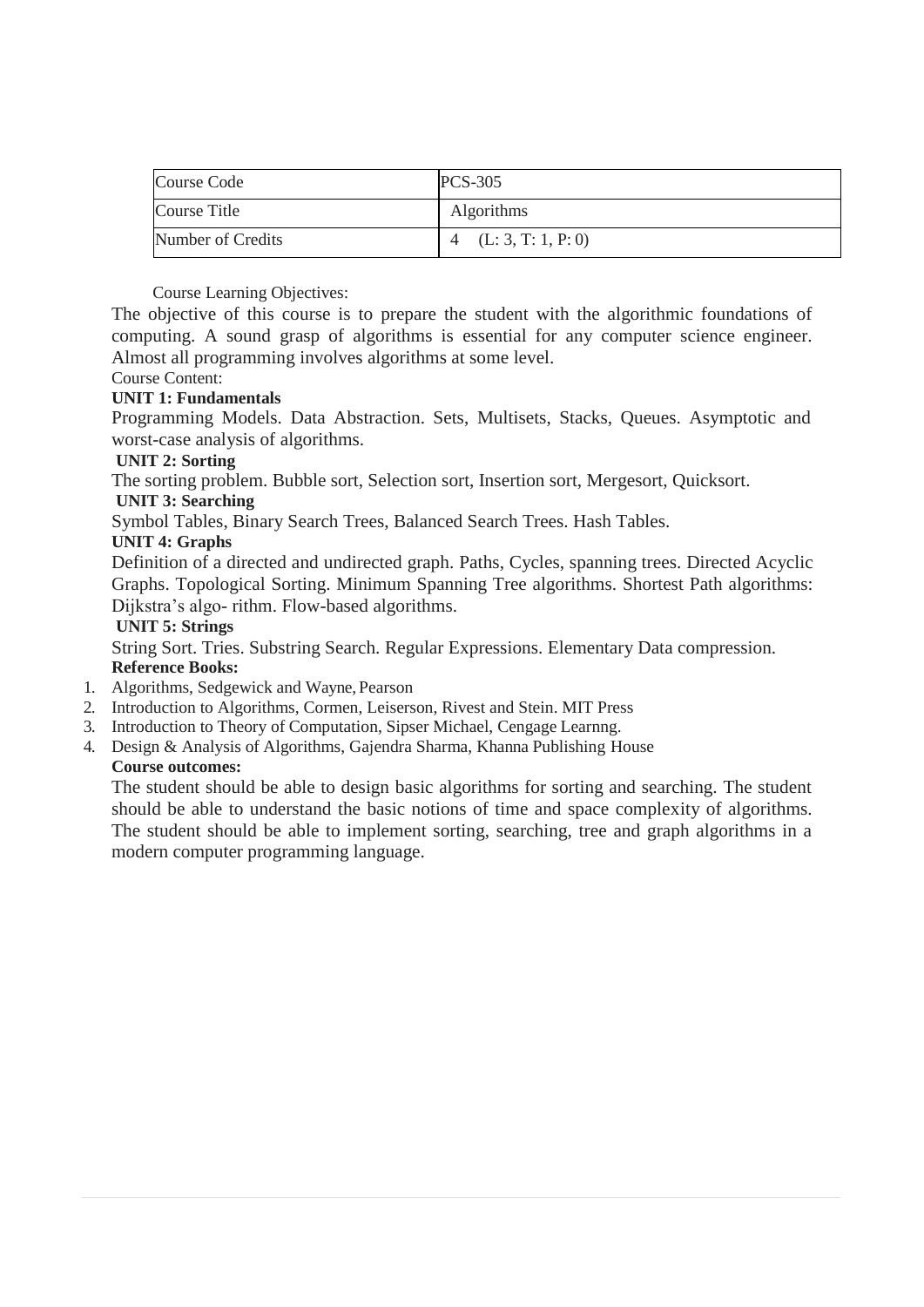| Course Code       | $PCS-305$                |
|-------------------|--------------------------|
| Course Title      | <b>Computer Networks</b> |
| Number of Credits | 2 $(L: 2, T: 0, P: 0)$   |

Understand functioning of computer networks and popular networking protocols

Course Content:

#### **UNIT 1:**

Introduction to computer networks; Network Models- OSI Reference Model, TCP/IP Model;

#### **UNIT 2:**

Transmission Media – principles, issues and examples; Wired Media – Coaxial, UTP, STP, Fiber Optic Cables; Wireless Media – HF, VHF, UHF, Microwave, Ku Band; Network topologies; Data Link Layer – design issues, example protocols (Ethernet, WLAN, Bluetooth); Switching Techniques;

#### **UNIT 3:**

Network Layer - design issues, example protocols (IPv4); Routing - principles/issues, algorithms

(Distance-vector, Link-state) and protocols (RIP, OSPF);

#### **UNIT 4:**

Transport Layer - design issues, example protocols (TCP); Application Layer Protocols (SMTP, DNS).

#### **UNIT 5:**

Functioning of Network Devices – NIC, Hub, Switch, Router, WiFi Devices; Network Management

System and example protocol (SNMP).

#### Reference Books:

- 1. Computer Networks, 4<sup>th</sup> Edition (or later), Andrew S. Tanenbaum, PHI
- 2. TCP/IP Illustrated, Volume-1, W. Richard Stevens, Addision Wesley
- 3. Data and Computer Communications, William Stallings, PHI
- 4. An Engineering Approach to Computer Networking, S. Keshav, Addision Wesley/Pearson
- 5. An Integrated Approach to Computer Networks, Bhavneet Sidhu, Khanna Publishing House

Course outcomes:

- **1.** Understanding of computer networks, issues, limitations, options available.
- **2.** Understanding of the care that needs to be taken while developing applications designed to work over computer networks
- **3.** Able to configure basic LAN and connect computers to it.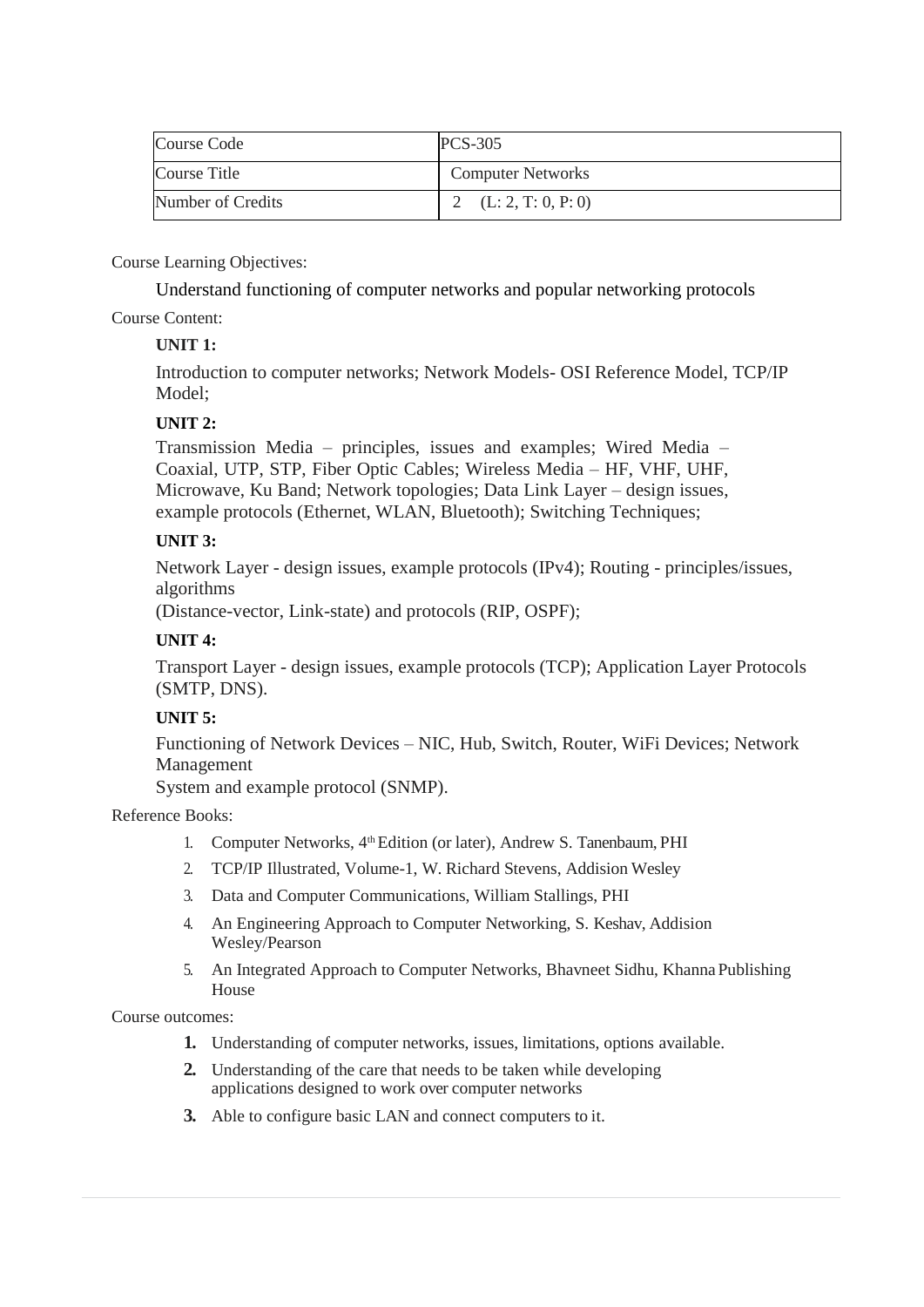| Course Code       | $PCS-301$                   |  |  |
|-------------------|-----------------------------|--|--|
| Course Title      | <b>Computer Programming</b> |  |  |
| Number of Credits | 2 $(L: 2, T: 0, P: 0)$      |  |  |

To enable student, develop structured solutions to problems and implementing them using comput- ers. This involves two parts: i) Formulating a solution for a given problem as a well-defined sequence of actions, and ii) Expressing solution in a machine readable form or a programming language. For the second part, we will learn the common units of programming languages. The first part can only be learned through the repeated practice of solving problems.

#### Course Content:

The language of choice will be C. The focus will be on problem solving and problem where these ideas can be applied. The main focus of the class will to take examples of problems where these ideas can be employed.

#### UNIT 1:

Introduction to Problem Solving (computational way of thinking); Variables and Representation

#### UNIT  $2$

Arithmetic, Relational, Logical and Bitwise Operators; Input, Output, Formatting and File I/O

#### UNIT 3:

Conditional Statements, Repeat Statements, Loops and Nested Loops

UNIT 4:

Arrays and Memory Organization, Strings, Multidimensional Arrays, Functions and Parameter Pass- ing

#### UNIT 5:

Recursion and Recursive solutions

#### **Suggested Lab Work:**

This is a skill course. Topics/concepts taught in the class should be practiced in the Lab same week and practiced regularly during the semester till student becomes confident about it. Students should work on solved and unsolved problems listed in the text books. Teacher also should formulate prob- lems and give them as assignment. This course is all about some theory and a lot of practice.

- 1. Let Us C, Yashavant Kanetkar
- 2. Problem Solving and Programming in C, R.S. Salaria, Khanna PublishingHouse
- 3. C Programming Absolute Beginner's Guide, Dean Miller and Greg Perry
- 4. The C Programming Language, Kernighan and Ritchie, Prentice Hall of India
- 5. Programming in ANSI C, E. Balagurusamy, TataMcGraw-Hill
- 6. C Programming & Data Structures, B. A. Fouruzan and R. F.Gilberg,CENGAGE Learning.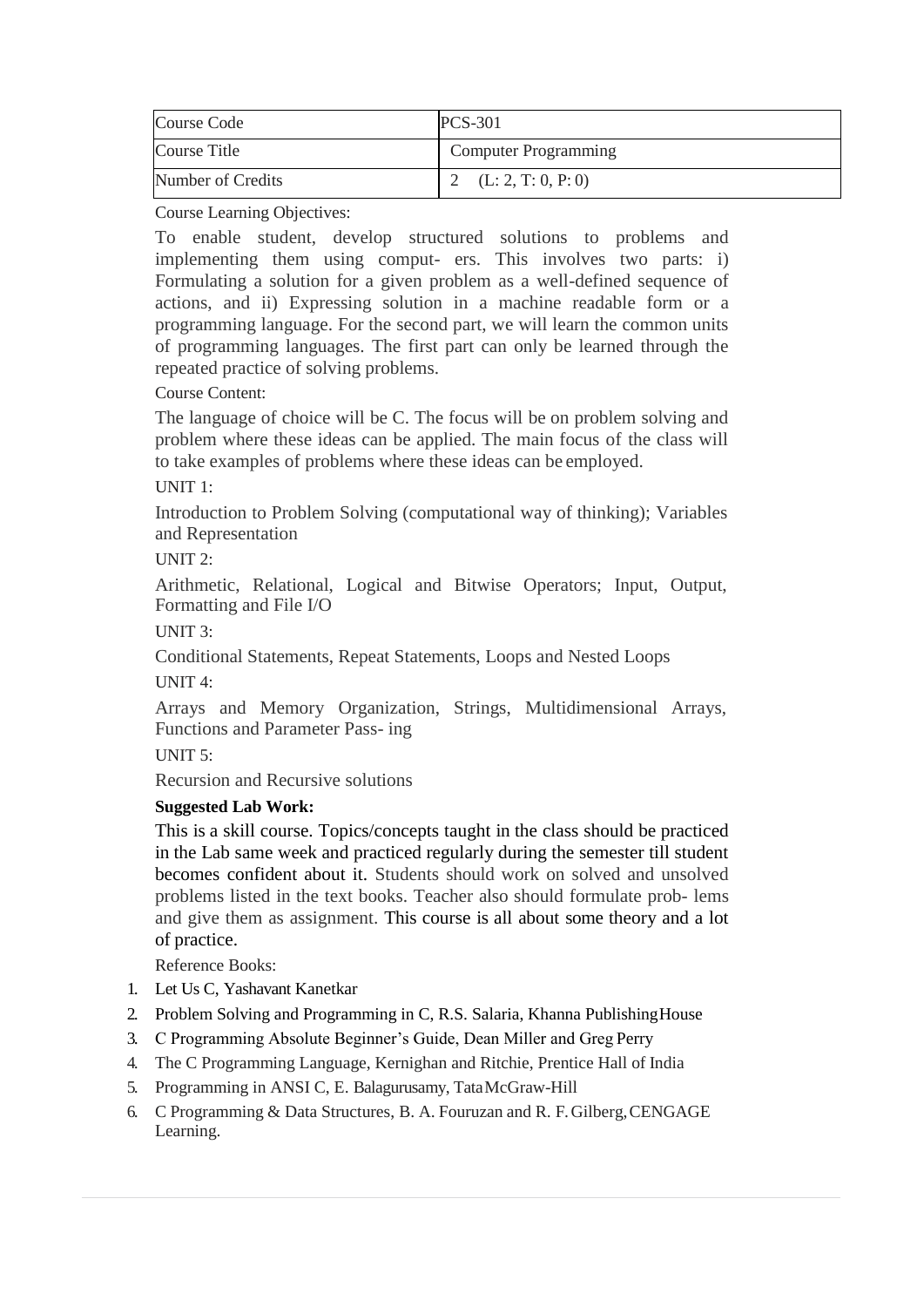| Course Code       | <b>PCS-304</b>               |
|-------------------|------------------------------|
| Course Title      | Computer System Organization |
| Number of Credits | 4 (L: 3, T: 1, P: 0)         |

To have a thorough understanding of the basic structure and operation of a digital computer, its ar- chitectures and computational designs.

#### **Course Content:**

#### **UNIT 1:**

Structure of Computers: Computer Functional units, Von-Neumann architecture, Bus structures, Ba-

sic Operational Concepts, Data representation (Fixed and Floating point), Error detecting codes.

Register Transfer and Micro Operations: Register transfer, Bus and memory transfers, Arithmetic micro-operations, Logic micro-operations, Shift microoperations, and Arithmetic logic shift unit.

#### **UNIT 2:**

Micro Programmed Control: Control memory, Address sequencing, and design of control unit.

Computer Arithmetic: Addition and Subtraction, Multiplication and Division algorithms, Float- ing-point arithmetic operation, Arithmetic Pipeline, Instruction Pipeline, RISC Pipeline Vector Pro- cessing, Array Processors.

#### **UNIT 3:**

Introduction to Microproccessor Architecture: Instruction Set Architecture design principles from

programmer's perspective. One example microprocessor (Intel, ARM, etc).

#### **UNIT 4:**

Assembly Language Programming: Simple programs, Assembly language programs involving logical, branch and call instructions, sorting, evaluation of arithmetic expressions, string manipulation, as- sembler directives, procedures and macros.

#### **UNIT 5:**

Memory and Digital Interfacing: addressing and address decoding, interfacing RAM, ROM, EPROM, programmable peripheral interface, various modes of operation and interfacing to processor, inter- facing keyboard, displays, etc.

- 1. Computer System Architecture, M. Moris Mano, Pearson/PHI, India.
- 2. Microprocessors Interface, Douglas V.Hall, Tata McGraw-Hill.
- 3. Computer Organization, Carl Hamacher, Zvonks Vranesic, SafeaZaky, McGraw-Hill
- 4. Advanced Microprocessors and Peripherals- Architecture, Programming and interfacing, A.K.Ray, K.M.Bhurchandi, Tata McGraw- Hill, New Delhi, India.
- 5. Computer Organization and Design: A Hardwar/Software Interface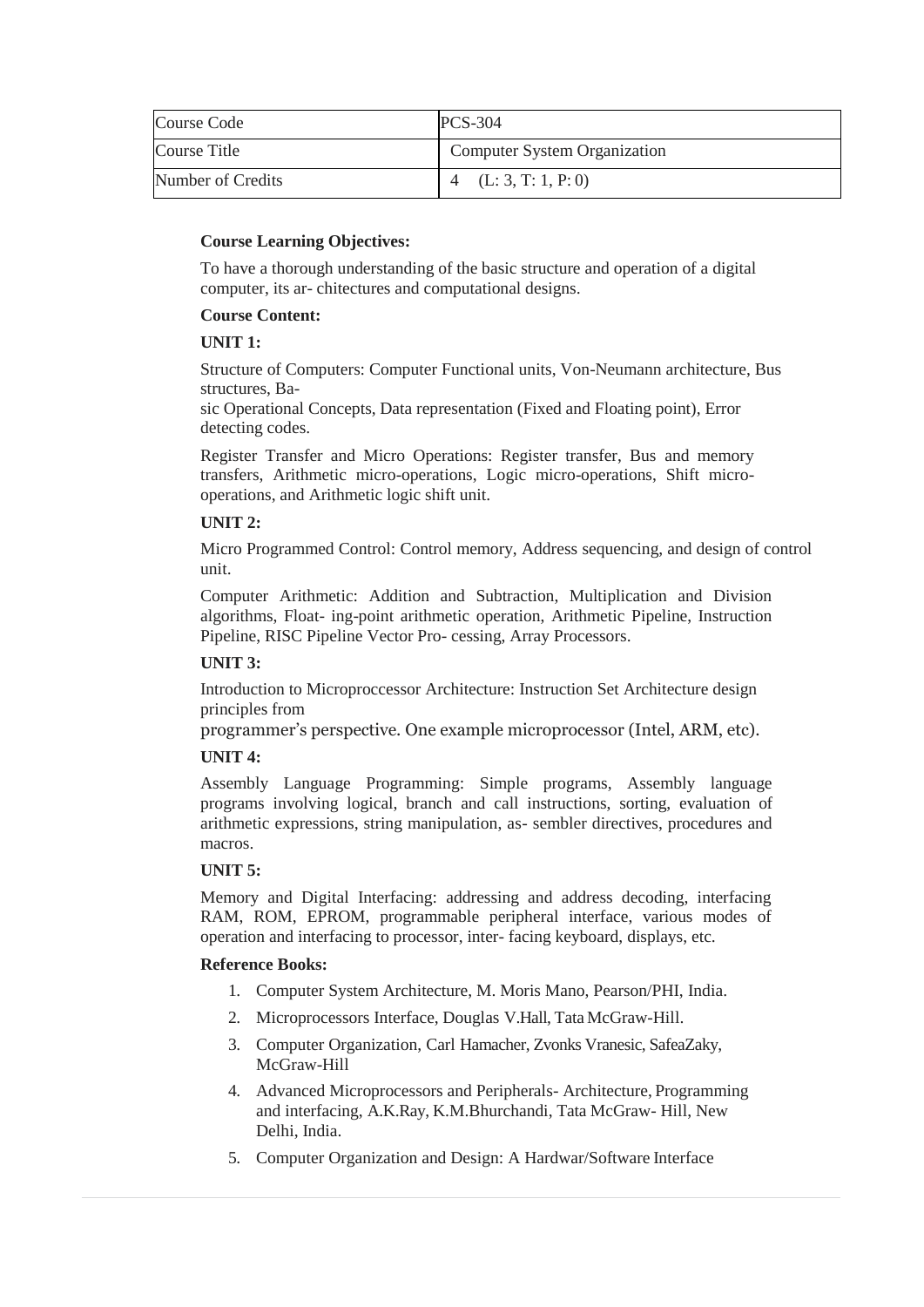(MIPS Edition) by Patterson and Hennessy

#### **Course outcomes:**

Have a good understanding of functioning of computer system as such and its various subcompo- nents. Student will be able to understand computing requirement for a specific purpose, analyse performance bottlenecks of the computing device and choose appropriate computing device for a given use case.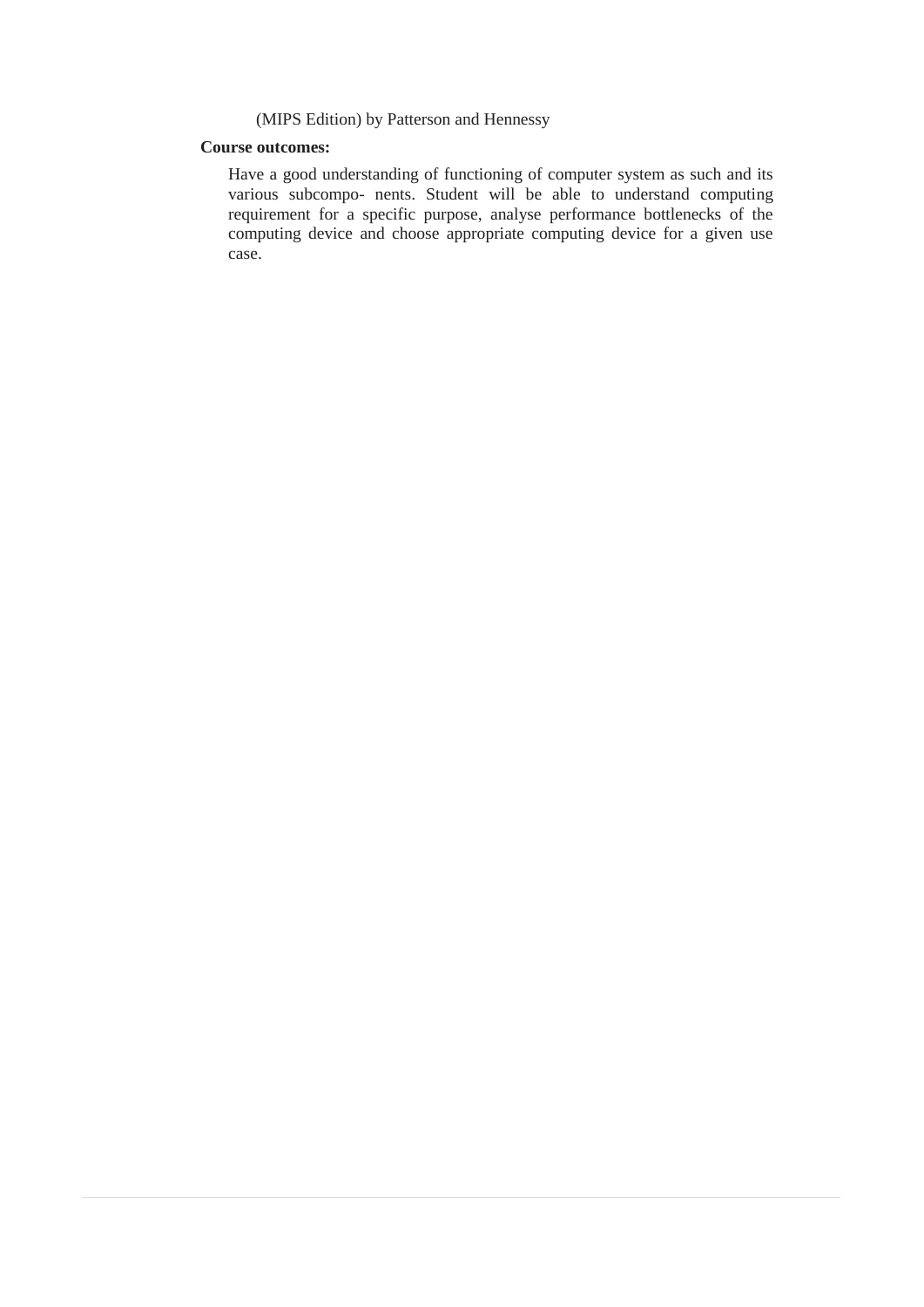| Course Code       | <b>PCS-303</b>         |
|-------------------|------------------------|
| Course Title      | Data Structures        |
| Number of Credits | 2 $(L: 2, T: 0, P: 0)$ |

To provide strong foundation for implementing programming language to formulate, analyze and develop solutions related to various data structures problems.

Course Content:

#### **UNIT 1:**

Introduction to Data Structures: Basic Terminology, Classification of Data Structures, Operations on

Data Structures.

#### **UNIT 2:**

Linear Data Structures- Stacks: Introduction to Stacks, Array Representation of Stacks, Operations on

a Stack, Applications of Stacks-Infix-to-Postfix Transformation, evaluating Postfix Expressions.

Queues: Introduction to Queues, Array Representation of Queues, Operations on a Queue, Types of Queues-DeQueue, Circular Queue, Applications of Queues-Round Robin Algorithm.

#### **UNIT 3:**

Linked Lists: Singly Linked List, Representation in Memory, Operations on a Single Linked List, Cir- cular Linked Lists, Doubly Linked Lists, Linked List Representation and Operations of Stack, Linked List Representation and Operations of Queue.

#### **UNIT 4:**

Non Linear Data Structures - Trees: Basic Terminologies, Definition and Concepts of Binary Trees, Representations of a Binary Tree using Arrays and Linked Lists, Operations on a Binary Tree-Inser- tion, Deletion, Traversals, Types of Binary Trees.

GRAPHS: Graph Terminologies, Representation of Graphs- Set, Linked, Matrix, Graph Traversals

#### **Suggested Lab Work:**

This is a skill course. Topics/concepts taught in the class should be practiced in the Lab same week and practiced regularly during the semester till student becomes confident about it. Students should work on solved and unsolved problems listed in the text books. Teacher also should formulate prob- lems and give them as assignment. This course is all about some theory and a lot of practice.

This course is linked with a previous course on Computer Programming and a parallel course on

Algorithms, hence exercises should not be done in isolation.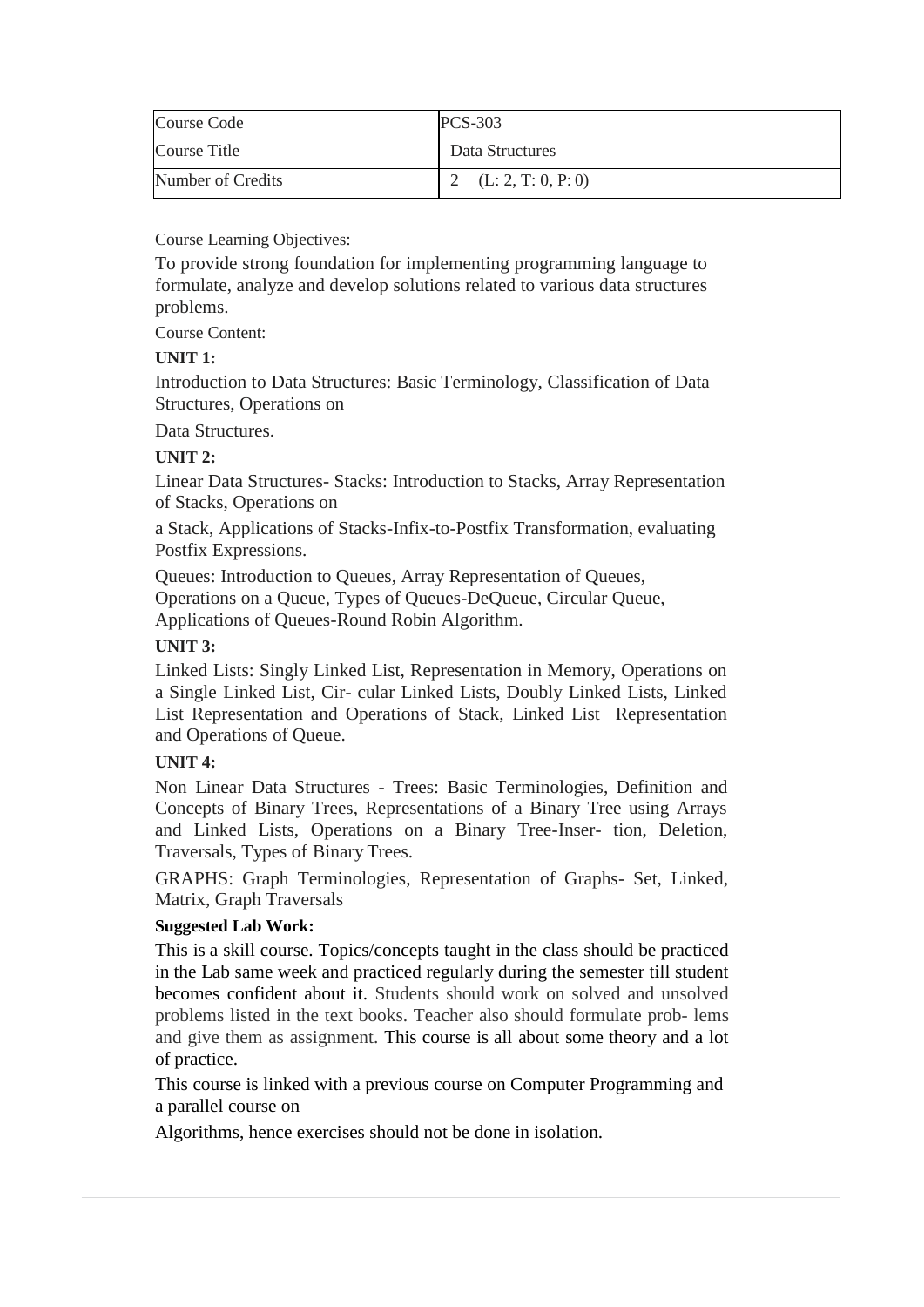Reference Books:

- 1. Data Structures, R.S. Salaria, Khanna Book Publishing, New Delhi
- 2. Data Structures Using C, Reema Thareja, Oxford University Press India.
- 3. Classic Data Structures, Samanta Debasis, Prentice Hall of India.
- 4. Fundamentals of Data Structure in C, Horowitz, Ellis, Sahni, Sartaj, Anderson-Freed, Susan, University Press, India.
- 5. Data Structures: A Pseudo code approach with C, Richard F. Gilberg, BehrouzA. Forouzan, CENGAGE Learning, India.
- 6. Data Structures and Algorithms: Concepts, Techniques and Applications, G. A. V. Pai, McGraw- Hill Education, India.

Course outcomes:

Have a good understanding of Data Structures and its applications in algorithms.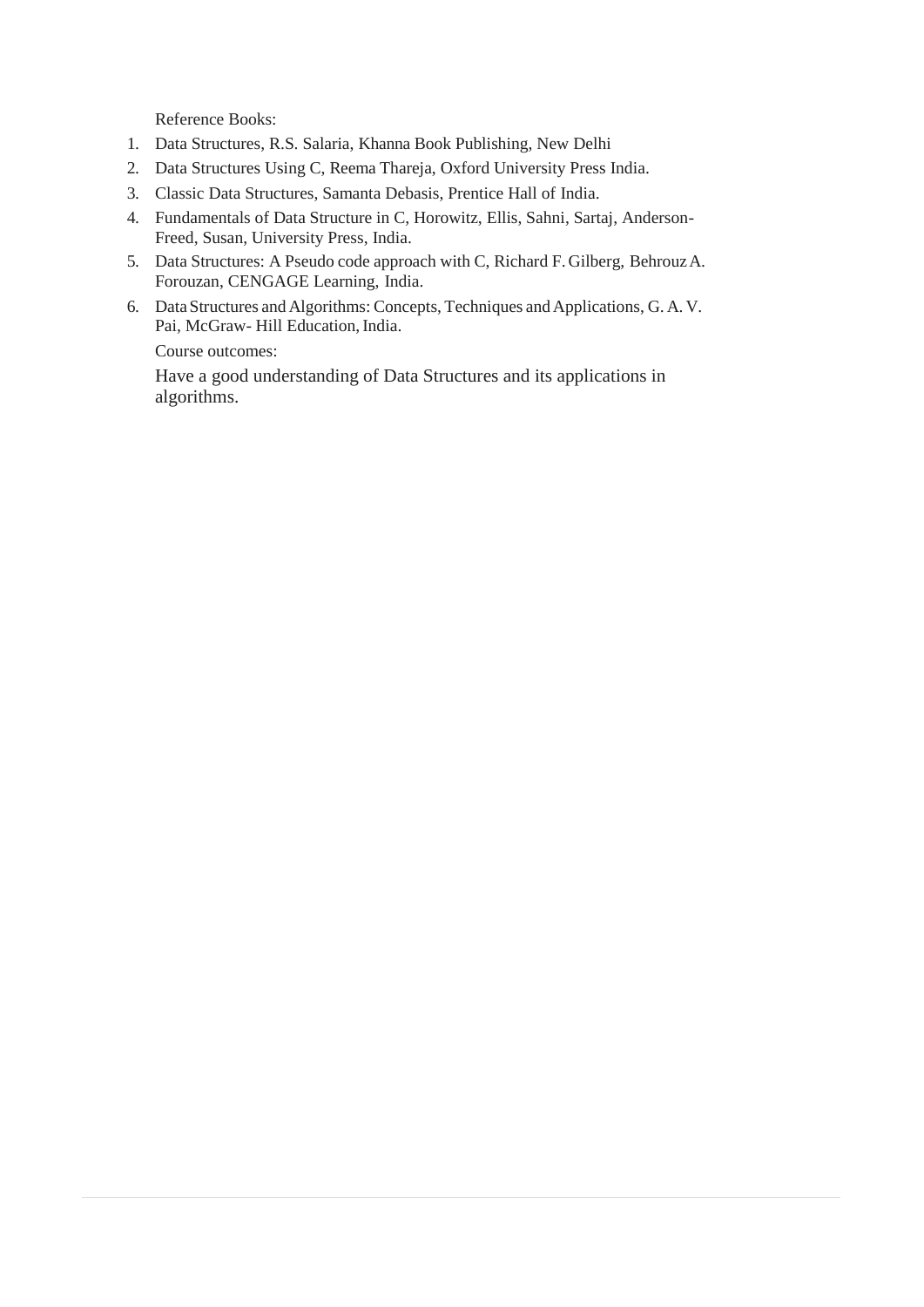| Course Code       | PCS-                   |
|-------------------|------------------------|
| Course Title      | Introduction to DBMS   |
| Number of Credits | 2 $(L: 2, T: 0, P: 0)$ |

It covers the development of database-driven applications using the capabilities provided by modern database management system software. The concepts include conceptual modeling, relational database design and database query languages.

Course Content:

As a part of the lab, project work is included.

UNIT 1:

Introduction; Database System Concepts and Architecture

#### **UNIT 2 :**

Data Modeling using the Entity-Relationship Model; The Enhanced Entity-Relationship (EER) model

#### **UNIT 3:**

The Relational Data Model and Relational Database Constraints; ER/EER to Relational Model map- ping; Relational Algebra and Relational Calculus

#### **UNIT 4:**

SQL-99: Schema definition, Constraints, Queries, and Views; Security; Introduction to SQL program- ming Techniques

#### **UNIT 5:**

Functional dependencies and normalization for relational databases; Relational database design al- gorithms and further dependencies.

Reference Books:

- 1. Fundamentals of Database Systems, Elmasri & Navathe, Pearson Education
- 2. Database Management Systems, Raghurama Krishnan, Johannes Gehrke, Tata McGraw-Hill.
- 3. Database System Concepts, Abraham Silberschatz, Henry F. Korth, S. Sudarshan, McGraw- Hill, New Delhi, India.
- 4. Introduction to Database Systems, C.J.Date, Pearson Education
- 5. Introduction to SQL, Rick F.Vander Lans, Pearson Education

#### Course outcomes:

After completing the course, the students will understand (i) how to design a database, database-based applications (ii) How to use a DBMS (iii) the critical role of database system in designing several information system-based software systems or applications.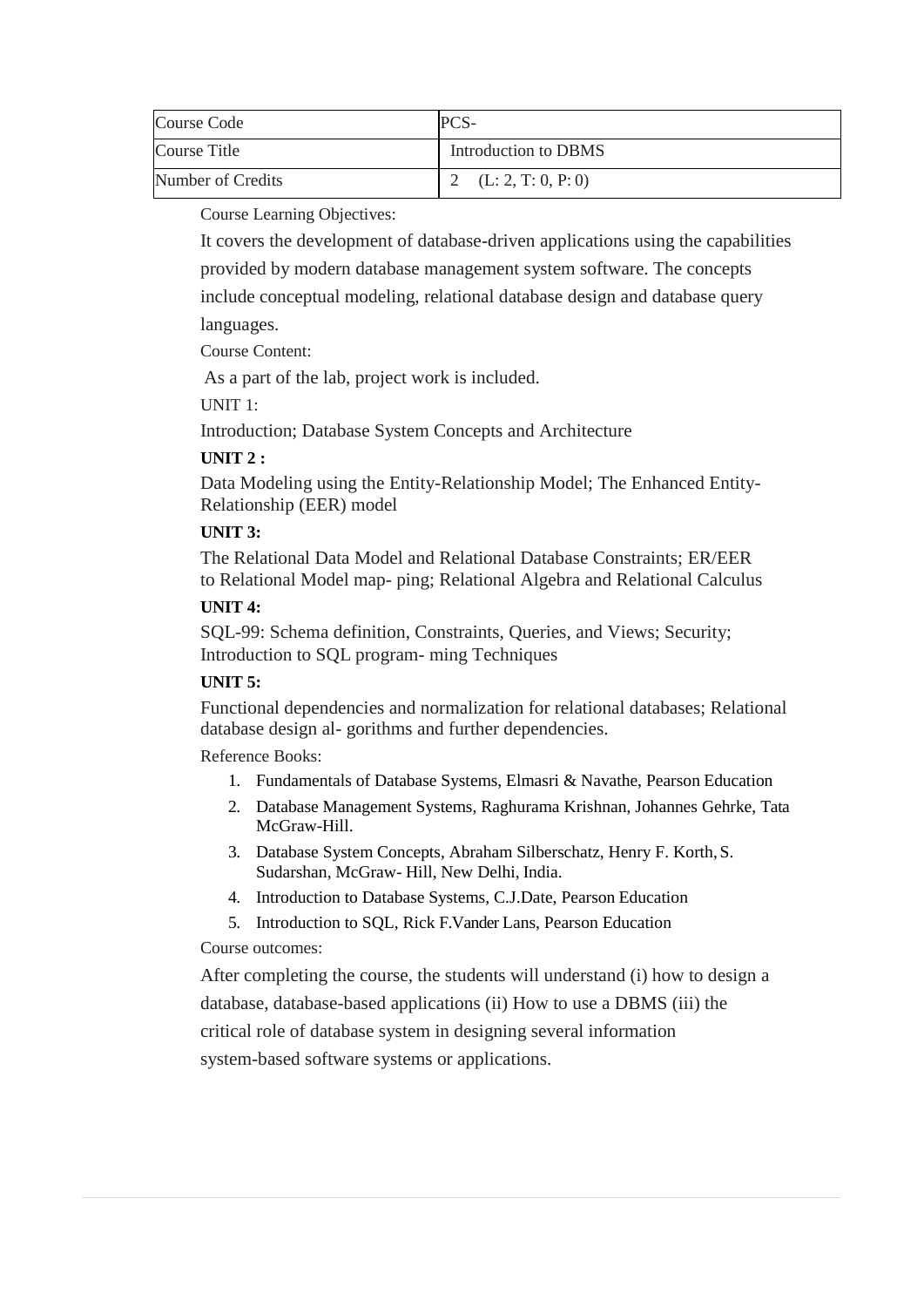| Course Code       | PCS-                     |
|-------------------|--------------------------|
| Course Title      | <b>Operating Systems</b> |
| Number of Credits | 2 $(L: 2, T: 0, P: 0)$   |

A general introduction to various ideas in implementation of operating systems, particularly UNIX. Introduce to various options available so as to develop capacity to compare, contrast, and evaluate the key trade-offs between different design choices.

#### Course Content:

#### **UNIT 1:**

Overview of Operating System, basic concepts, UNIX/LINUX Architecture, Kernel, services and sys- tems calls, system programs.

#### **UNIT 2:**

Process Management: Process concepts, operations on processes, IPC, Process Scheduling, Multi- threaded programming

Memory management: Memory allocation, Swapping, Paging, Segmentation, Virtual Memory, vari- ous faults.

#### **UNIT 3:**

File management: Concept of a file, access methods, directory structure, file system mounting, file sharing and protection, file system structure and implementation, directory implementation, free- space management, efficiency and performance. Different types of file systems

#### **UNIT 4:**

I/O System: Mass storage structure - overview, disk structure, disk attachment, disk scheduling algo- rithms, swap space management, RAID types.

#### **UNIT 5:**

OS Security: Authentication, Access Control, Access Rights, System Logs

Reference Books:

- 1. Operating System Concepts, Silberschatz and Galvin, Wiley India Limited
- 2. UNIX Concepts and Applications, Sumitabha Das, McGraw-HillEducation
- 3. Operating Systems, Internals and Design Principles, Stallings, Pearson Education,India
- 4. Operating System Concepts, Ekta Walia, Khanna Publishing House
- 5. Modern Operating Systems, Andrew S. Tanenbaum, Prentice Hall of India
- 6. Operating systems, Deitel & Deitel, Pearson Education, India

Course outcomes:

Students should be able to demonstrate basic knowledge about Operating System, be able to apply OS concepts such as processes, memory and file systems to system design, able to configure OS in an efficient and secure manner.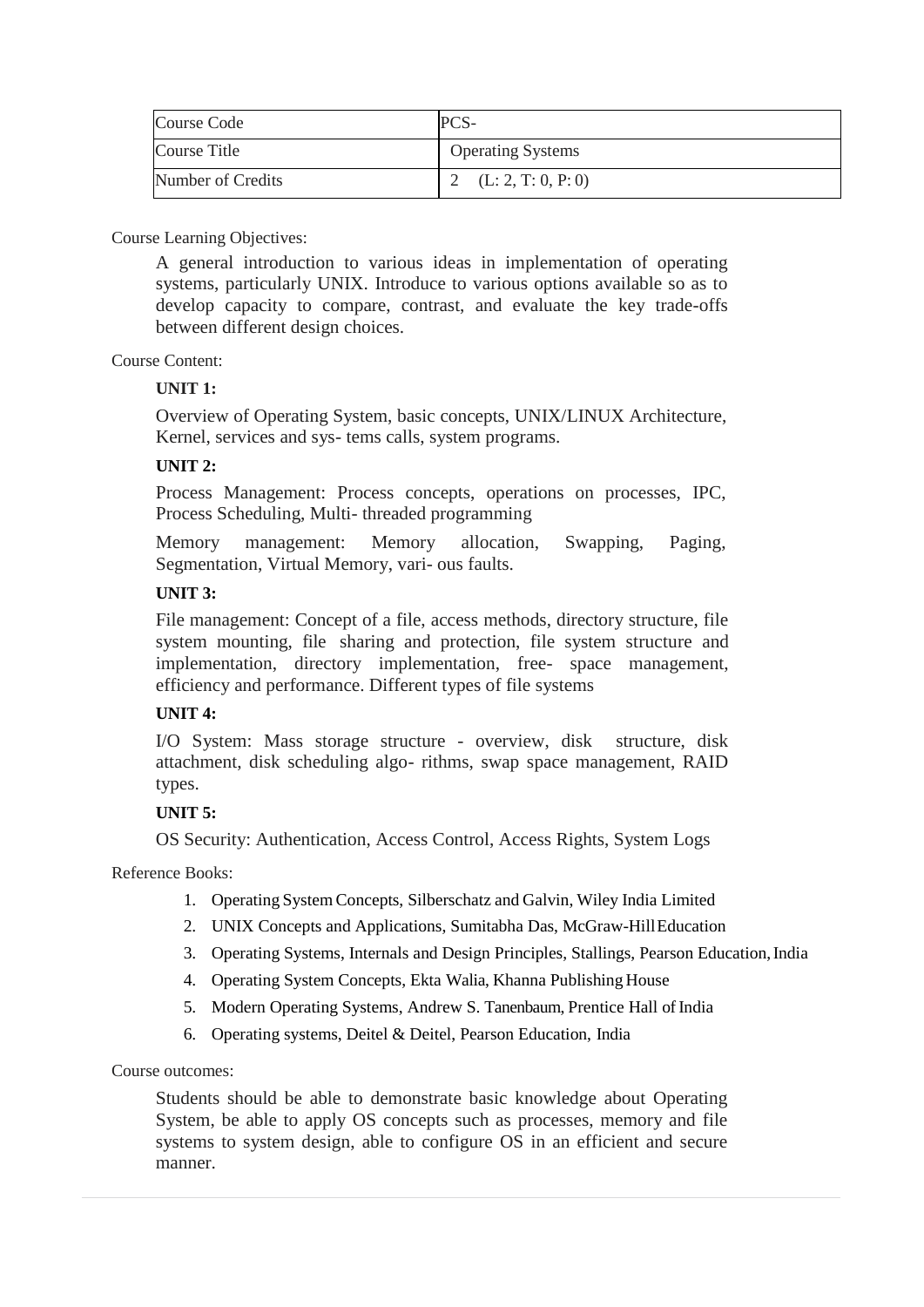| Course Code       | <b>PCS-302</b>             |
|-------------------|----------------------------|
| Course Title      | <b>Scripting Languages</b> |
| Number of Credits | 2 $(L: 2, T: 0, P: 0)$     |

To learn how to work with a scripting language.

#### **Course Content:**

#### **UNIT 1: Introduction, Variables and Data Types**

History, Features, Setting up path, Installation and Working with Perl/Python, Basic Syntax

Understanding Perl/Python variables, Numeric data types, Using string data type and string opera- tions, Basic Operators, Understanding coding blocks, Defining list andlist slicing, Other Data Types (Tuples, List, Dictionary -Python, Arrays, Associative Arrays/Hashes - Perl)

#### **UNIT 2: Control Structures**

Conditional blocks using if, else and elif, For loops and iterations, while loops, Loop manipulation using continue, break and else (and pass in Python), Programming using conditional and loops block

#### **UNIT 3: Functions, Modules and Packages**

Organizing Perl codes using functions, Organizing Perl projects into modules, Importing own module

as well as external modules, Understanding Packages

#### **UNIT 4: File I/O, Text Processing, Regular Expressions**

Understanding read functions, Understanding write functions, Programming using file operations, Powerful pattern matching and searching, Power of pattern searching using regex

#### **UNIT 5: Frameworks**

Frameworks - Web2Py, Django, Ruby on Rails, Struts (any one of these or any other)

#### **Suggested Lab Work:**

This is a skill course. Topics/concepts taught in the class should be practiced in the Lab same week and practiced regularly during the semester till student becomes confident about it. Students should work on solved and unsolved problems listed in the text books. Teacher also should formulate prob- lems and give them as assignment. This course is all about some theory and a lot of practice.

- 1. Taming Python by Programming, Jeeva Jose, Khanna Publishing House
- 2. Starting Out with Python, Tony Gaddis, Pearson
- 3. Core Python Programming, Wesley J. Chun, Prentice Hall
- 4. Python Programming: Using Problem Solving Approach, Reema Thareja, OxfordUniversity
- 5. Introduction to Computation and Programming Using Python. John V. Guttag, MIT Press.
- 6. Beginning Python using Python 2.6 and Python 3, James Payne,Wrox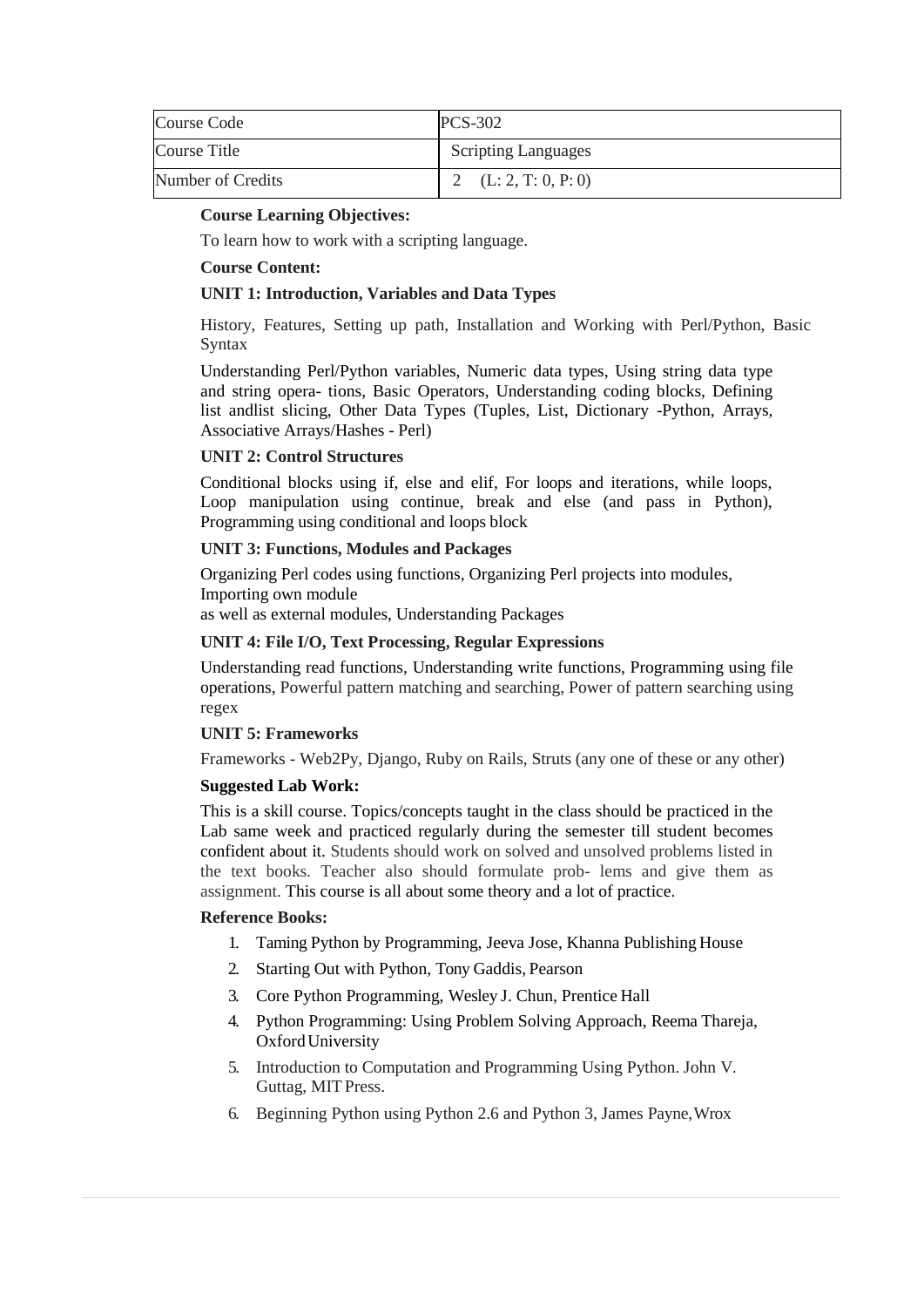publishing

7. Practical Programming: An Introduction to Computer Science using Python 3, Paul Gries, The Pragmatic Bookshelf

#### **Course outcomes:**

At the end of the course student will be able to build program with a scripting language and will be able to learn any other scripting language on their own.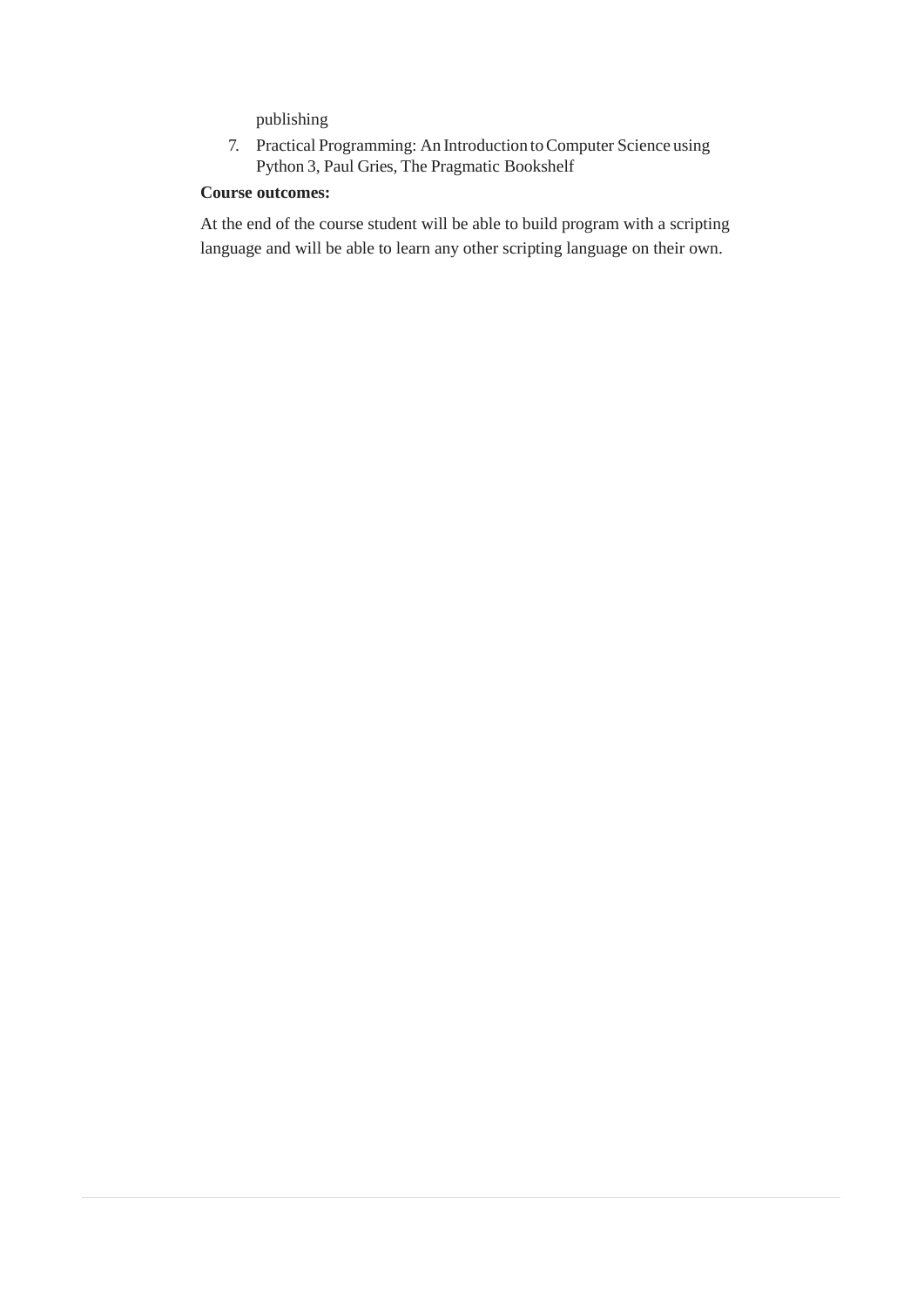| Course Code       | <b>PCS-302</b>             |
|-------------------|----------------------------|
| Course Title      | <b>Scripting Languages</b> |
| Number of Credits | 2 $(L: 2, T: 0, P: 0)$     |

Inculcate essential technology and software engineering knowledge and skills essential to build a reasonably complex usable and maintainable software iteratively. 2) Emphasize on structured ap- proach to handle software development. 3) Enhance communication skills.

#### Course Content:

As per the course design, concepts learned as part of this course will/should be used in the Minor Project (Proj.202). These two courses should go hand in hand to be effective.

UNIT 1:

Introduction to Software Engineering, Lifecycle, Process Models - Traditional v/s Agile processes.

#### **UNIT 2:**

Development Activities - Requirements Gathering and Analysis, Design Concepts, Software architec- ture and Architectural styles, Basic UI design, Effective Coding and Debugging techniques.

#### **UNIT 3:**

Software Testing Basics, Unit, Integration, System and Acceptance Testing, Introduction to various

testing techniques (e.g. Stress testing), Writing and executing test cases, Quality Assurance.

#### **UNIT 4:**

Project Management - Project management concepts, Configuration and Release Management, Ver- sion Control and its tools (Git), Release Planning, Change Management, Software Maintenance, Proj- ect Metrics.

#### Reference Books:

- 1. Software Engineering A Practitioner's Approach, 7th Edition, Roger Pressman.
- 2. Software engineering, Ian Sommerville, Pearson Education
- 3. An Integrated Approach to Software Engineering, Pankaj Jalote, Springer Verlag
- 4. Software Engineering, Nasib Singh Gill, Khanna Book Publishing Co. India.
- 5. Software Engineering, K. K. Agarval, Yogesh Singh, New Age International Publishers

#### Course outcomes:

The proposed course is expected to provide an introduction to software engineering concepts and techniques to undergraduate students, thus enabling them to work in a small team to deliver a software system. The course content and project will introduce various software technologies, process and project management skills that are needed for the delivery of software in a team setting.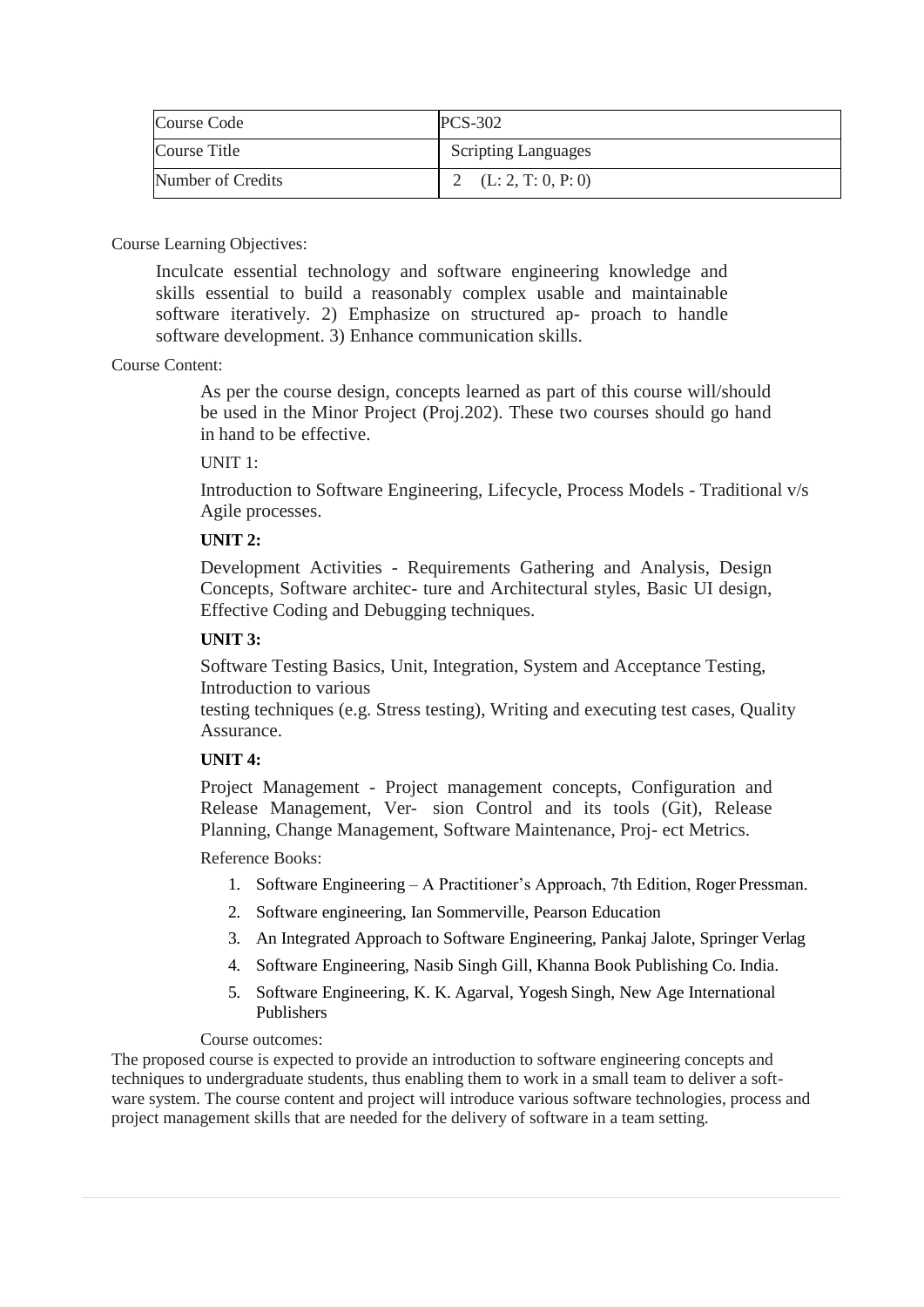| Course Code       | PCS-                   |
|-------------------|------------------------|
| Course Title      | Web Technologies       |
| Number of Credits | 2 $(L: 2, T: 0, P: 0)$ |

To provide basic skills on tools, languages and technologies related to website development. Learn- ings from this course may be used in the Mini Project and summer internship.

Course Content:

#### **UNIT 1: Introduction to www**

Protocols and programs, secure connections, application and development tools, the web browser,What is server, setting up UNIX and LINUX web servers, Logging users, dynamic IP Web Design: Website design principles, planning the site and navigation

#### **UNIT 2: Web Systems Architecture**

Architecture of Web based systems- client/server (2-tier) architecture, 3-Tier architecture, Building blocks of fast and scalable data access Concepts - Caches-Proxies- Indexes-Load Balancers- Queues, Web Application architecture (WAA)

#### **UNIT 3: Javascript**

Client side scripting, What is Javascript, simple Javascript, variables, functions,conditions, loops and repetition

#### **UNIT 4: Advance scripting**

Javascript and objects, Javascript own objects, DOM and web browser environments, forms and val- idations, DHTML: Combining HTML, CSS and Javascript, eventsand buttons, controlling your browser, Ajax: Introduction advantages & disadvantages,ajax based web application, alternatives of ajax, XML, XSL and XSLT: Introduction to XML, uses of XML, simple XML,XML keycomponents, DTD and Schemas, XML with application, XSL and XSLT.

Introduction to Web Services

#### **UNIT 5: PHP**

server side scripting, Arrays, function andforms,advance PHP Databases :Basic command with PHP examples, Connection to server,creating database, selecting a database, listing database, listing table- names creating a table, inserting data,altering tables, queries, deletingdatabase, deleting data and tables, PHP myadmin and database bugs.

- 1. "Web Technologies--A Computer Science Perspective", JeffreyC.Jackson,
- 2. "Internet & World Wide Web How To Program", Deitel, Deitel, Goldberg, Pearson Education
- 3. "Web programming- Building Internet Application", Chris Bales
- 4. Web Applications: Concepts and Real World Design,Knuckles.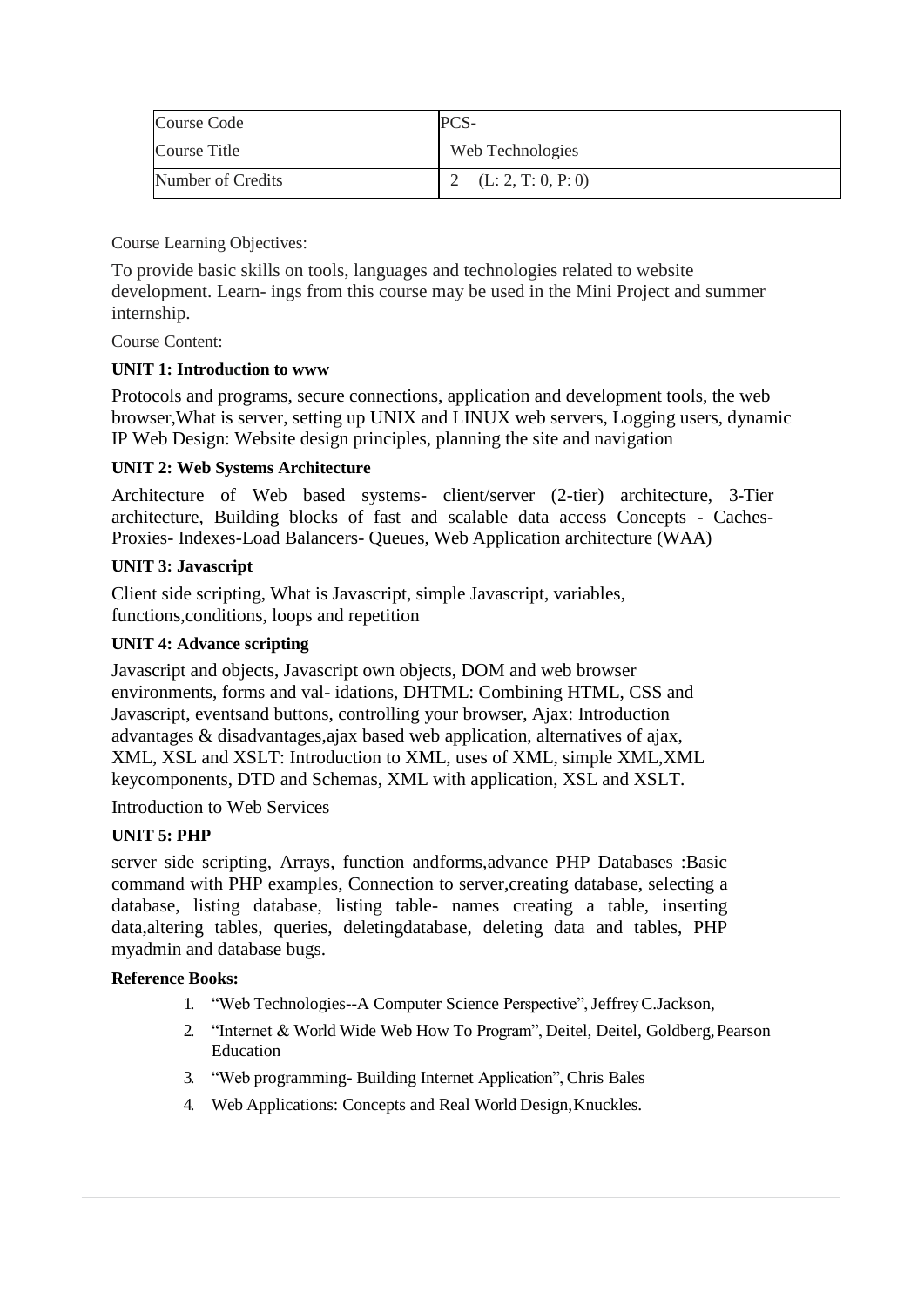| Course Code       | <b>PCS-311</b>           |  |  |  |
|-------------------|--------------------------|--|--|--|
| Course Title      | Computer Programming Lab |  |  |  |
| Number of Credits | 2 (L: 0, T: 0, P: 4)     |  |  |  |

This Lab course is intended to practice what is taught in theory class of 'Computer Programming' and become proficient in computer programming. Computer programming is all about regular practice. Students should work on solved and unsolved problems listed in the text books, and the problems given by the teacher. Some of the topics that should necessary be covered in lab are listedbelow.

#### **Course Content:**

| S.No.          | <b>Topics for Practice</b>                                            |
|----------------|-----------------------------------------------------------------------|
| -1             | Familiarization with programming environment (Editor, Compiler, etc.) |
| $\overline{2}$ | Programs using I/O statements and various operators                   |
| 3              | Programs using expression evaluation and precedence                   |
| $\overline{4}$ | Programs using decision making statements and branching statements    |
| 5              | Programs using loop statements                                        |
| 6              | Programs to demonstrate applications of n dimensional arrays          |
| $\overline{7}$ | Programs to demonstrate use of string manipulation functions          |
| 8              | Programs to demonstrate parameter passing mechanism                   |
| 9              | Programs to demonstrate recursion                                     |
| 10             | Programs to demonstrate use of pointers                               |
| 11             | Programs to demonstrate command line arguments                        |
| 12             | Programs to demonstrate dynamic memory allocation                     |
| 13             | Programs to demonstrate file operations                               |

The language of choice will be C. This is a skill course. More you practice, better it will be.

#### **Reference Books:**

- 1. Let Us C, Yashavant Kanetkar
- 2. Problem Solving and Programming in C, R.S. Salaria, KhannaPublishing House
- 3. C Programming Absolute Beginner's Guide, Dean Miller and Greg Perry
- 4. The C Programming Language, Kernighan and Ritchie, Prentice Hall of India
- 5. Programming in ANSI C, E. Balagurusamy, TataMcGraw-Hill
- 6. C Programming & Data Structures, B. A. Fouruzan and R. F.Gilberg, CENGAGE Learning.

#### **Course outcomes:**

Student should be able to write code snippets, and then compile, debug and execute Them.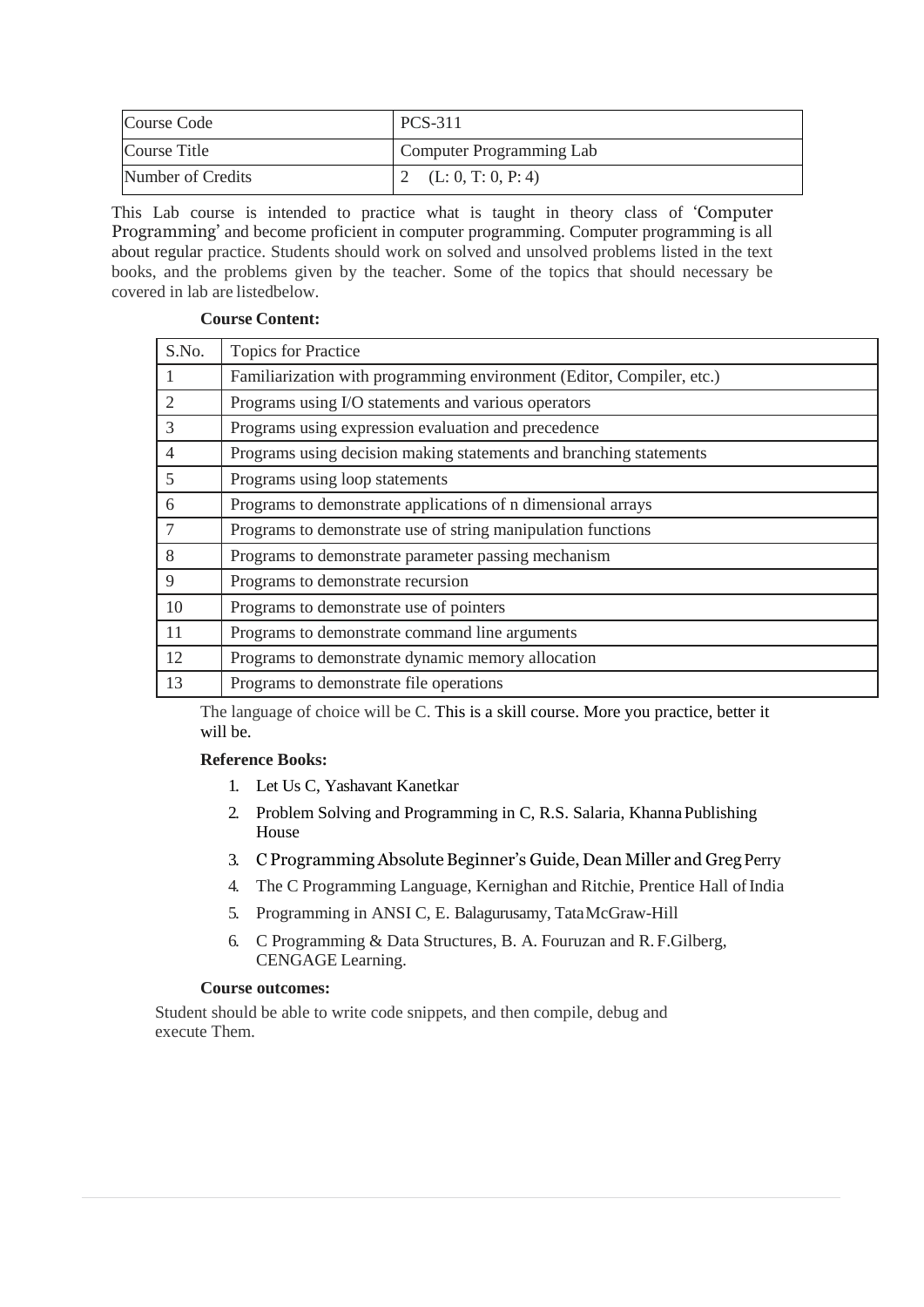| Course Code       | PCS-313             |
|-------------------|---------------------|
| Course Title      | Data Structures Lab |
| Number of Credits | (L: 0, T: 0, P: 2)  |

This Lab course is intended to practice whatever is taught in theory class of 'Data Structures', 'Algo- rithms' and is an extension of previous course on 'Computer Programming'. Students should work onproblems listed inthe text books, and the problems given by the teacher. Some of the topics that should necessary be covered in lab are listed below. This Lab course requires a good coordination between theory course in Data Structures and Algorithms.

| S.No.          | <b>Topics for Practice</b>                                                                                                                            |
|----------------|-------------------------------------------------------------------------------------------------------------------------------------------------------|
|                | Write a program using recursive and non-recursive functions to perform search opera-tion<br>in a given list of integers using linear search technique |
| $\overline{2}$ | Search operation in a given list of integers using binary search technique                                                                            |
| $\overline{3}$ | Write a program to implement insertion sorting for a given random data                                                                                |
| $\overline{4}$ | Write a program to implement bubble sorting for a given random data                                                                                   |
| $\overline{5}$ | Write a program to implement quick sorting for a given random data                                                                                    |
| 6              | Write a program to implement selection sorting for a given random data                                                                                |
| $\overline{7}$ | Write a program to implement heap sorting for a given random data                                                                                     |
| 8              | Write a program to implement Hashing tables                                                                                                           |
| 9              | Write a program to implement single linked list                                                                                                       |
| 10             | Write a program to implement double linked list                                                                                                       |
| 11             | Write a program to implement circular linked list                                                                                                     |
| 12             | Write a program to Implement Stack operations using array and linked list                                                                             |
| 13             | Write a program to Implement Queue operations using array and linked list.                                                                            |
| 14             | Write a program to implement Breadth First Search (BFS)                                                                                               |
| 15             | Write a program to implement Depth First Search (DFS)                                                                                                 |
| 16             | Write a program to implement a binary tree of integers                                                                                                |
| 17             | Write a program to find the minimum depth of a binary tree                                                                                            |

#### **Course Content:**

Use 'C' as programming language for the purpose. This is a skill course. More student practice and try

to find solution on their own, better it will be.

- 1. Data Structures, R.S. Salaria, Khanna Book Publishing
- 2. Data Structures Using C, Reema Thareja, Oxford University Press India.
- 3. Classic Data Structures, Samanta Debasis, Prentice Hall of India.
- 4. Fundamentals of Data Structure in C, Horowitz, Ellis, Sahni, Sartaj, Anderson-Freed, Susan, University Press, India.
- 5. Data Structures: A Pseudo code approach with C, Richard F.Gilberg, Behrouz A. Forouzan, CENGAGE Learning, India.
- 6. Data Structures and Algorithms: Concepts, Techniques and